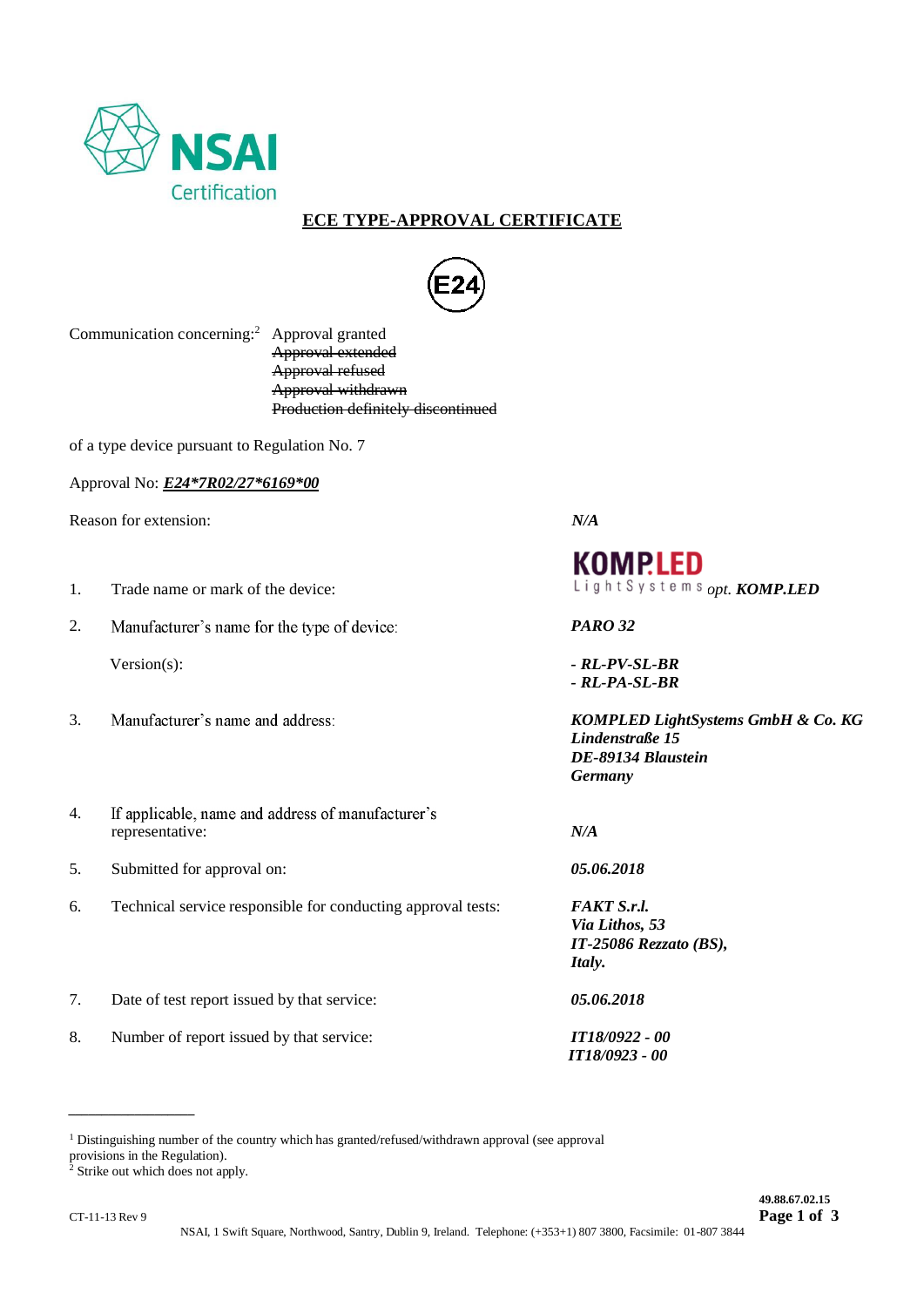

## Approval No: *E24\*7R02/27\*6169\*00*

9. Concise description:

| 9.1 | By Category of lamps:                                                                                                                                                                         | Rear position lamp:<br>R1<br>S1<br>Stop lamp:                                                                                                                                             |
|-----|-----------------------------------------------------------------------------------------------------------------------------------------------------------------------------------------------|-------------------------------------------------------------------------------------------------------------------------------------------------------------------------------------------|
|     | For mounting either outside or inside or both <sup>2</sup>                                                                                                                                    | <b>Outside</b>                                                                                                                                                                            |
|     | Colour of light emitted: red/white <sup>2</sup>                                                                                                                                               | Red                                                                                                                                                                                       |
|     | Number, category and kind of light source(s):                                                                                                                                                 | Rear position lamp:<br>$32, -$ , LEDs                                                                                                                                                     |
|     |                                                                                                                                                                                               | Stop Lamp:<br>$32, -$ , LEDs                                                                                                                                                              |
|     | Voltage and wattage:                                                                                                                                                                          | Rear position lamp:<br>12V / 24V (Rated voltage), 1W                                                                                                                                      |
|     |                                                                                                                                                                                               | Stop Lamp:<br>12V / 24V (Rated voltage), 3W                                                                                                                                               |
|     | Light source module specific identification code:                                                                                                                                             | N/A                                                                                                                                                                                       |
|     | Only for limited mounting height of equal to or less<br>than 750 mm above the ground $(yes/no)$ :                                                                                             | N <sub>o</sub>                                                                                                                                                                            |
|     | Geometric conditions of installation and relating<br>variations (if any):                                                                                                                     | Reference axis parallel to the median<br>longitudinal plane of the vehicle and<br>parallel to the bearing plane of the<br>vehicle on the road (see drawings<br>of the information folder) |
|     | Application of an electronic light source control gear/variable<br>intensity control                                                                                                          |                                                                                                                                                                                           |
|     | (a) being part of the lamp: $yes/2$                                                                                                                                                           | Rear position lamp: Yes                                                                                                                                                                   |
|     | (b) being not part of the lamp: $yes/no2$                                                                                                                                                     | Stop lamp:<br>Yes<br>Rear position lamp: No<br>Stop lamp:<br>$\bm{N}$                                                                                                                     |
|     | Input voltage(s) supplied by an electronic light source control<br>gear/variable intensity control:                                                                                           | N/A                                                                                                                                                                                       |
|     | Electronic light source control gear/variable intensity control<br>manufacturer and identification number (when the light source<br>control gear is part of the lamp but is not included into |                                                                                                                                                                                           |
|     | the lamp body):                                                                                                                                                                               | N/A                                                                                                                                                                                       |